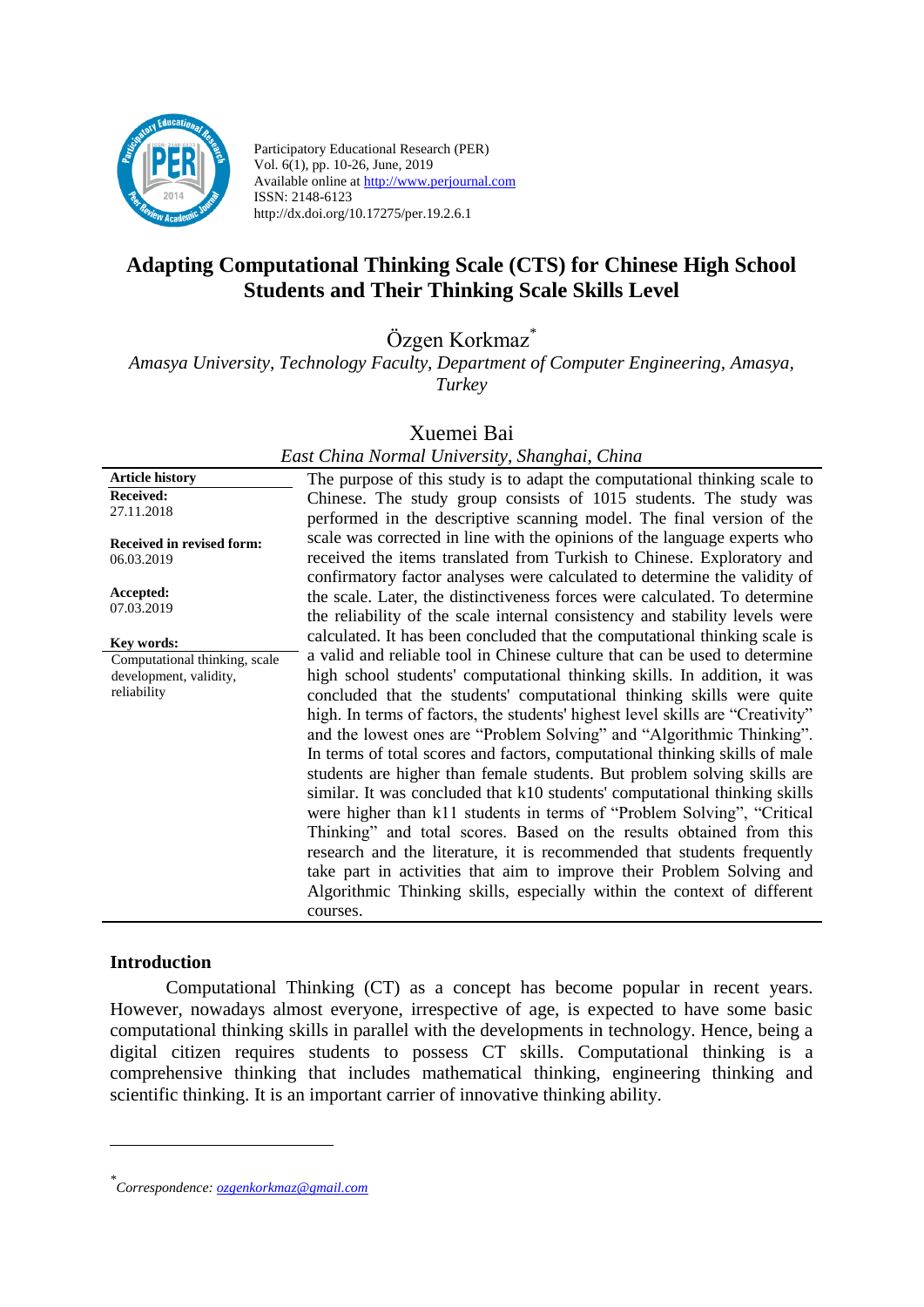Wing (2006) outlined the basic definition of CT as a way of "solving problems, designing systems and understanding human behaviors by drawing on the concepts of computer science". The International Society for Technology in Education (ISTE) and Computer Science Teacher Association (CSTA) published an operational definition about computational thinking :CT is a way to use computer and other tools to solve the problem, involved in data collection, data analysis, data presentation, using the algorithm steps and resources for thinking to develop the optimal combination of automation solutions, and problem solving process can be extended to other areas (CSTA and ISTE,2011) .In 2016, the Computer Science Teacher Association (CSTA) updated their definition of computational thinking: computational thinking is a kind of the methodology to solve the problem, this method can be extended to all disciplines from the Computer Science field, providing a unique way for analyzing and developing problems that can be solved by the calculating method (CSTA,2016). It is possible to define Computational Thinking briefly as having the knowledge, skill and attitudes necessary to be able to use the computers in the solution of life problems for production purposes (Ozden, 2015). From the views of different scholars, we can see that while most scholars emphasize the characteristics of computational thinking as the ability to solve a problem, from different angles, the interpretation of computational thinking is different.

Although there is no unified definition of computational thinking, its importance is obvious. When the fact that computational thinking has a border and general frame is taken into consideration, it is a valid basic skill not only for the computers, but also for everybody and it is considered that it will take place in the basic skills (reading, writing and arithmetic) used by everyone in the near future (Wing, 2006). Jeannette Wing presented CT and defined it as a skill for everyone, not just for computer scientists (Wing, 2006). Computational Thinking is a new perspective for children in k-12 to observe and understand the world around them. It's a new ability to understand and solve problems using computational processes and methods, and it's a necessary skill for them to deal with future competition and challenges.

Nowadays, more researchers are paying attention to computational thinking. Especially the experts in the educational technology field have emphasized that Computational thinking is very significant in terms of the skills of the 21st century (Voogt, Fisser, Good, Mishra, & Yadav, 2015). And how to cultivate and evaluate students' computational thinking ability attracts their attention. There is no doubt that the most critical work in the development of computational thinking is evaluation. The evaluation of computational thinking plays an important role in the k-12 practice field, which is the basis of the CT training activities and the evidence of the training results. However, there is no widely accepted standard for evaluating CT in k-12. The existing research about evaluation standards of computational thinking in k-12 mostly adopted the multidimensional and hierarchical setting methods, combined with some content elements of science of computer and problem solving process, and using the grade as reference to divide different standards. Among them, the most authoritative one is the "Case guide" of computational thinking that different school age students should reach different levels from International Society for Technology in Education (ISTE) and Computer Science Teacher Association (CSTA).Computational thinking is divided into nine dimensions: data collection, data analysis, data presentation, problem decomposition, abstract, automation, simulation and parallel algorithm and process, and use case describes the reference performance behavior of computational thinking ability that k-12 students in different stages need to master.

Since computational thinking is the thinking process of solving problems, and problems are



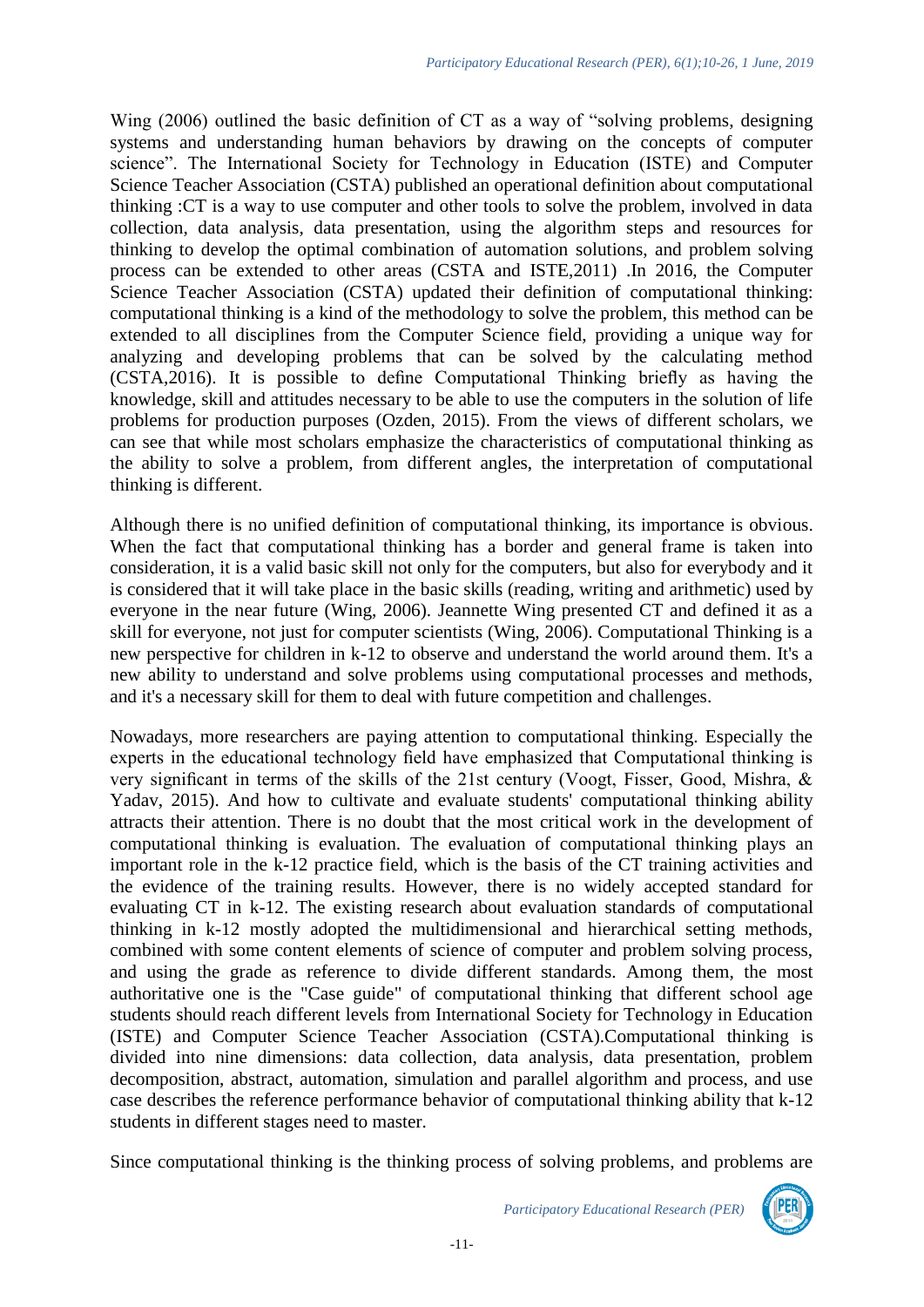generated in situations, most evaluation methods are carried out under certain circumstances. Currently, the most commonly used evaluation methods are text discourse analysis, subject test, work analysis, graphic analysis and behavior analysis. Discourse analysis based on text means to discover students' thinking changes from their language, mainly through interviews and thinking-aloud. However, this kind of an interview is time-consuming and requires students to have a clear memory of the process to finish their work. For the students in the lower grade, there may be a situation of unclear expressions and irrelevant answers. Therefore, it is difficult and limited to use interview and other text discourse analysis in k-12. Testing refers to using some questions or problems to test students' computational thinking at a certain stage of the course teaching, the results of the analysis can provide feedback to the teacher and students in a timely manner. At present, this way is used very often. It is very convenient, and can get students' learning process information to a certain extent, but the design of the test is very critical, which requires certain theoretical or evaluation criteria (Koh et al.,2010; Aggarwal, Gardner-Mc Cune, Touretzky, 2017; Chen et al.,2017).Work analysis means analyzing student performances in various modules from their work and then diagnosing the improvement level of their ability in different aspects, but the operation is difficult, unless there is a specific analysis tool support(Román –González, Pérez –González, Jiménez –Fernández, 2016). Graphic analysis and behavior analysis mainly focus on students' thinking process and behavior performance, which are the most difficult methods. Graphic analysis mainly adopts flowchart and pseudo-code to reflect students' logical solution and thinking path when they solve problems. Behavior analysis begins from the students' learning behavior, analyzing students' problem solving in the practice process as well as error correction, the recycling process, analyzing the path to solve a problem, observing the application of various modules, evaluating students' computational thinking performance. Field observation needs extra observers in the process of teaching activities to record the operating behavior of the students, and with the development of technology, the records of student behaviors can be obtained by using some recording screens. However, this method requires to record as many details as possible, which is time-consuming and requires a large amount of analysis (Esteves, Fonseca, Morgado, 2011).

On the other hands, there is no scale found of which validity and reliability have been proven to measure the levels regarding especially the computational thinking skills in Chinese. Therefore, this research is limited with self-report based scale and other assessment techniques were not taken into consideration. The purpose of this study is to describe the students' computational thinking skills and adapt the Computational Thinking Scales into Chinese from Turkish for determining the computational thinking skills of the high school students by filling this space in the literature. Hope this scale makes significance to measure CT.

### **Method**

### *Research Design*

In addition to being a scale adaptation study, this is a descriptive research. It is executed in the scanning model. In this context; students' computational thinking skills have been tried to be determined.

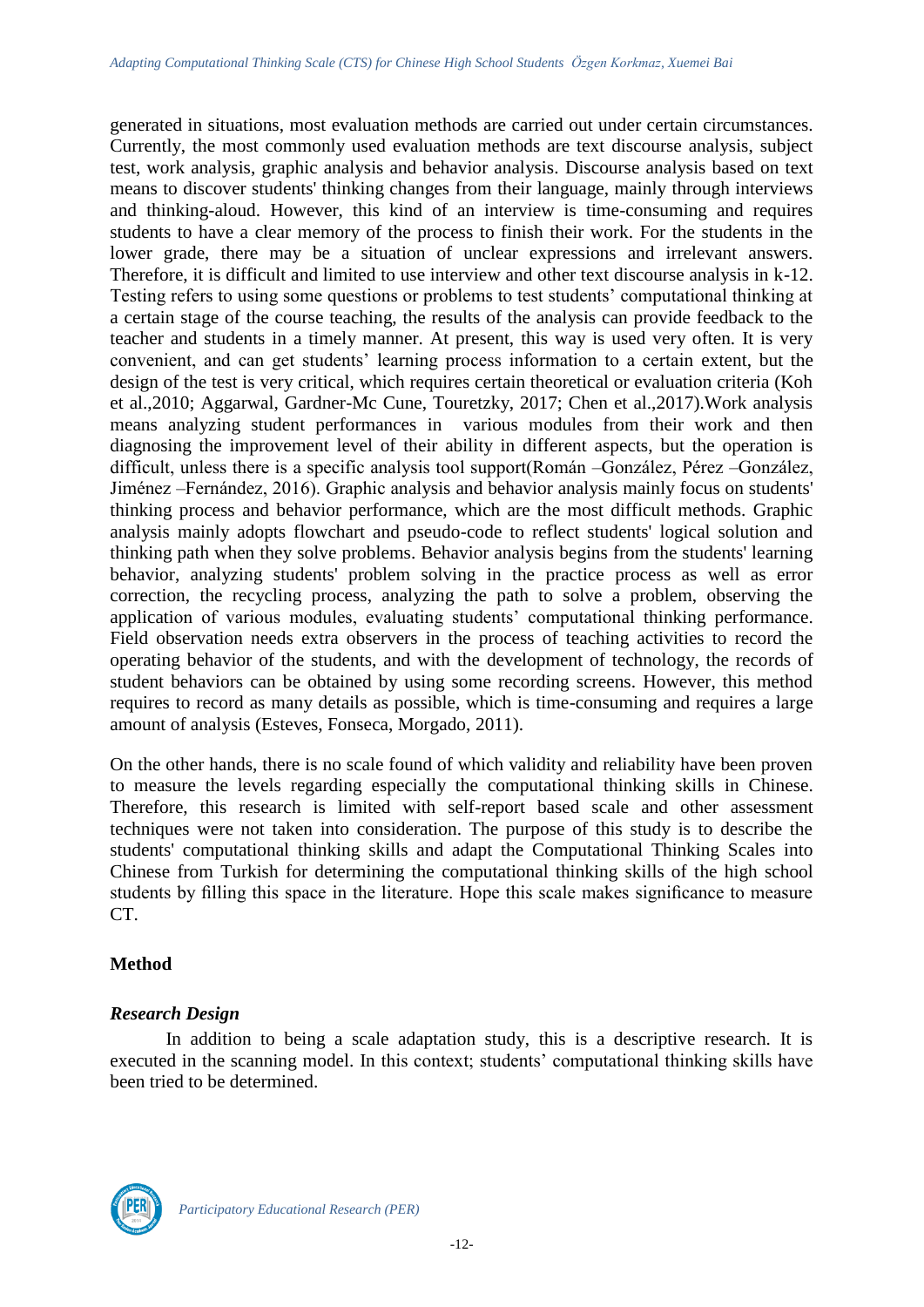### *Study Group*

The study group of this study consists of 1015 high school students at the levels of K<sub>10</sub> and K<sub>11</sub> degree in one private School in Ningxia Province and another public school in Jiangxi Province, China. While descriptive factor analysis was performed on data collected from K11 level students, confirmatory factor analysis was performed on data collected from K10 level students. All data were used in other analyses. The distribution of the students according to gender and class levels is summarized in Table 1.

|       |              | <b>Sex</b> |     | <b>Total</b> |  |
|-------|--------------|------------|-----|--------------|--|
|       |              | Boy        |     |              |  |
|       | <b>K10</b>   | 188        | 191 | 379          |  |
| Grade | <b>K11</b>   | 279        | 357 | 636          |  |
|       | <b>Total</b> | 467        | 548 | 1015         |  |

## *Measurement Tool*

The data of this study were collected using Computational Thinking Scale adapted to Chinese by researchers. The scale is designed for the first time by Korkmaz, Çakır and Özden (2017) to measure computational thinking skills of university students in Turkey and its original name is "Computational Thinking scales (CTS)". Later, this scale was adapted by Korkmaz, Çakır and Özden (2015) to measure computational thinking skills of secondary school students in Turkey. Within the scope of this study, this scale was translated into Chinese and adapted to high school students' in China.

The scale designed by Korkmaz, Çakır and Özden (2017) to measure the computational thinking skills of university students in Turkey consists of 29 items and five factors. The validity and reliability study of the scale was carried out separately in two different study groups consisting of students from faculty of education and faculty of engineering, and the other students in the science and literature faculty, theology faculty and health sciences faculty. Exploration factor analysis was performed in the first application and confirmatory factor analysis was performed in the second application. Parameters indicate acceptable compliance for this five-factor structure in both applications. The factors on the scale, the number of items and the internal consistency coefficients are summarized in Table 2.

|                         |  | Table 2. Reliability analysis results considering the whole of the scale and its factors for |  |  |  |  |  |
|-------------------------|--|----------------------------------------------------------------------------------------------|--|--|--|--|--|
| undergraduate Students. |  |                                                                                              |  |  |  |  |  |

| <b>Factors</b>                                    | <b>Number</b><br>of items | Two<br>congruent<br>halves<br>correlation | <b>Spearman</b><br><b>Brown</b> | <b>Guttmann</b><br><b>Split-Half</b> | Cronbach's<br>Alpha |
|---------------------------------------------------|---------------------------|-------------------------------------------|---------------------------------|--------------------------------------|---------------------|
| <b>Creativity</b>                                 | 8                         | .713                                      | .832                            | .832                                 | .843                |
| <b>Algorithmic Thinking</b>                       | 6                         | .756                                      | .861                            | .860                                 | .869                |
| Cooperativity                                     | 4                         | .835                                      | .910                            | .908                                 | .865                |
| <b>Critical Thinking</b>                          | 5                         | .562                                      | .719                            | .687                                 | .784                |
| <b>Problem Solving</b>                            | 6                         | .406                                      | .578                            | .578                                 | .727                |
| Computational<br><b>Thinking</b><br><b>Skills</b> | 29                        | .344                                      | .512                            | .498                                 | .822                |

The scale adapted by Korkmaz, Çakır and Özden (2015) to measure the computational thinking skills of middle school students in Turkey consists of 22 items and five factors. Validity and reliability of the scale were carried out in the study group consisting of 241

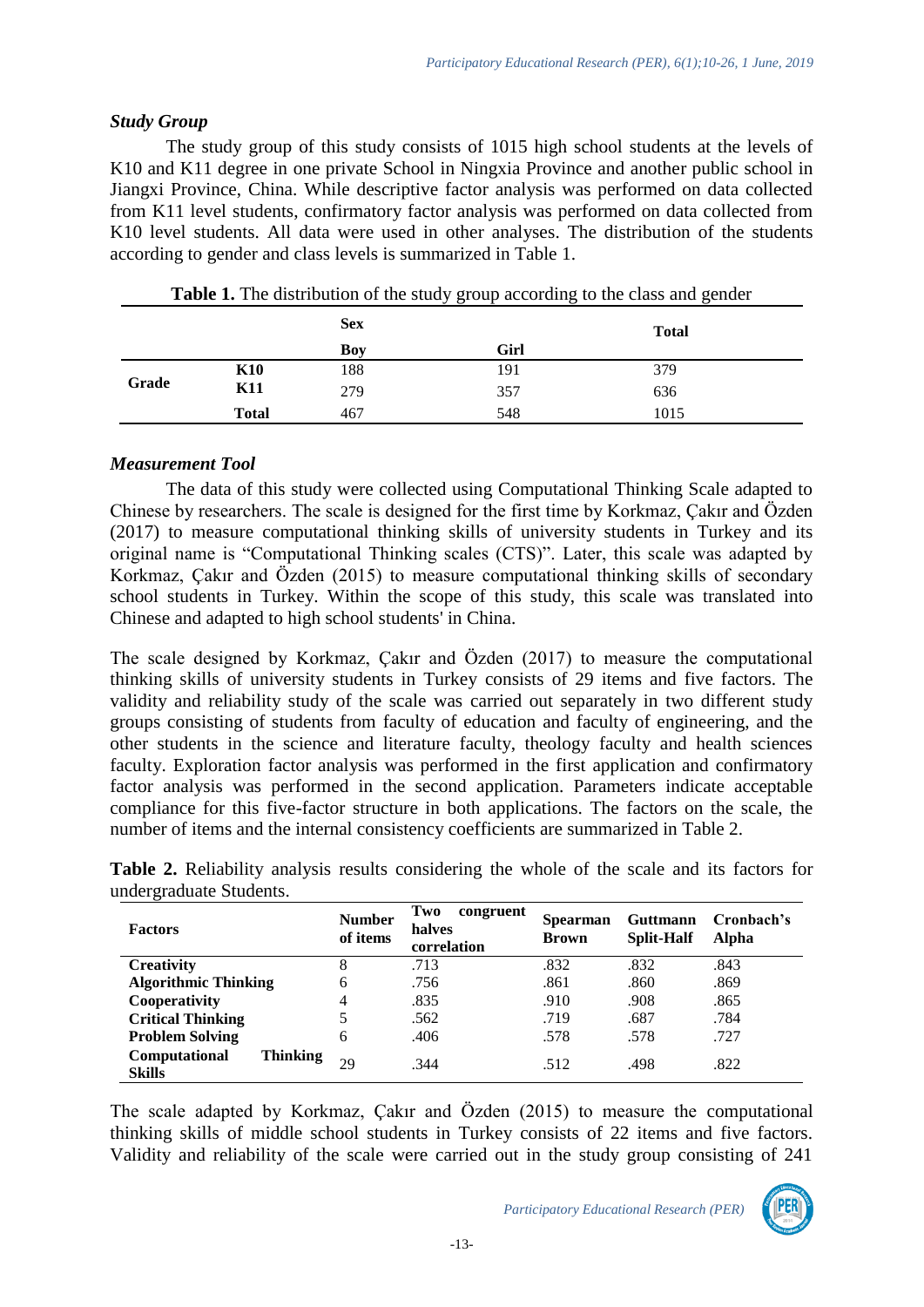students studying at K7 and K8 levels. A confirmatory factor analysis was performed on the obtained data and parameters indicate acceptable compliance for this five factor structure. The factors on the scale, the number of items and the internal consistency coefficients are summarized in Table 3.

**Table 3.** Reliability analysis results considering the whole of the scale and its factors for middle school students.

| <b>Factors</b>                       | <b>Number</b><br>of<br>items | Cronbach's Alpha |
|--------------------------------------|------------------------------|------------------|
| <b>Creativity</b>                    | 4                            | .640             |
| <b>Algorithmic Thinking</b>          | 4                            | .762             |
| Cooperativity                        | 4                            | .811             |
| <b>Critical Thinking</b>             | 4                            | .714             |
| <b>Problem Solving</b>               | 6                            | .867             |
| <b>Computational Thinking Skills</b> | 22                           | .809             |

### *Scale Adaptation Process*

The first stage of the scale adaptation process is the translation phase (Hamleton  $\&$ Patsula, 1999). At this stage, the original scale was translated from Turkish into English by a fluent Turkish and English-speaking educational technology expert and sent to a language specialist for examination. The translated scale was reviewed in case there are significant differences between expert's translations. The translation process was completed by making necessary corrections. After this stage, the scale was translated from English into Chinese by a fluent Chinese and English speaking educational technology expert. The final translation form, as indicated by Hamleton and Patsula (1999), has been translated into English again by two experts and their consistency with the original material structures has been examined. In the examination, it was observed that the original scale materials and the texts in the form obtained by translation from Chinese were the language equivalence.

The second stage of scale adaptation is the implementation of the adapted scale in the experimental group (Deniz, 2007). In this context, the adapted and corrected test should be applied to the Pilot Group before the examination of psychometric characteristics and should be checked for any further corrections to be made on the scale. In this way, after the draft scale form was created, the scale was applied to 1015 students at K10 and K11 level in order to evaluate the factor structure of the scale, structure validity and the reliability of the scale scores and the differences of the items. Factor structures for the Chinese form of the scale were studied based on the data obtained from the application.

At the last stage, the data obtained after the draft scale was applied to the study group were uploaded to SPSS and Amos programs to perform validity and reliability analysis of the scale. The validity of the original factor structure of the scale in Chinese culture and high school level was investigated by both exploratory and confirmatory factor analysis (Gülbahar & Büyüköztürk, 2008). According to the basic parameters for exploratory and confirmatory factor analysis, it was concluded that the factor structure of the scale is valid in Chinese culture and K10 and K11 levels. Internal consistency analysis was performed on the data to calculate the reliability of the scale.

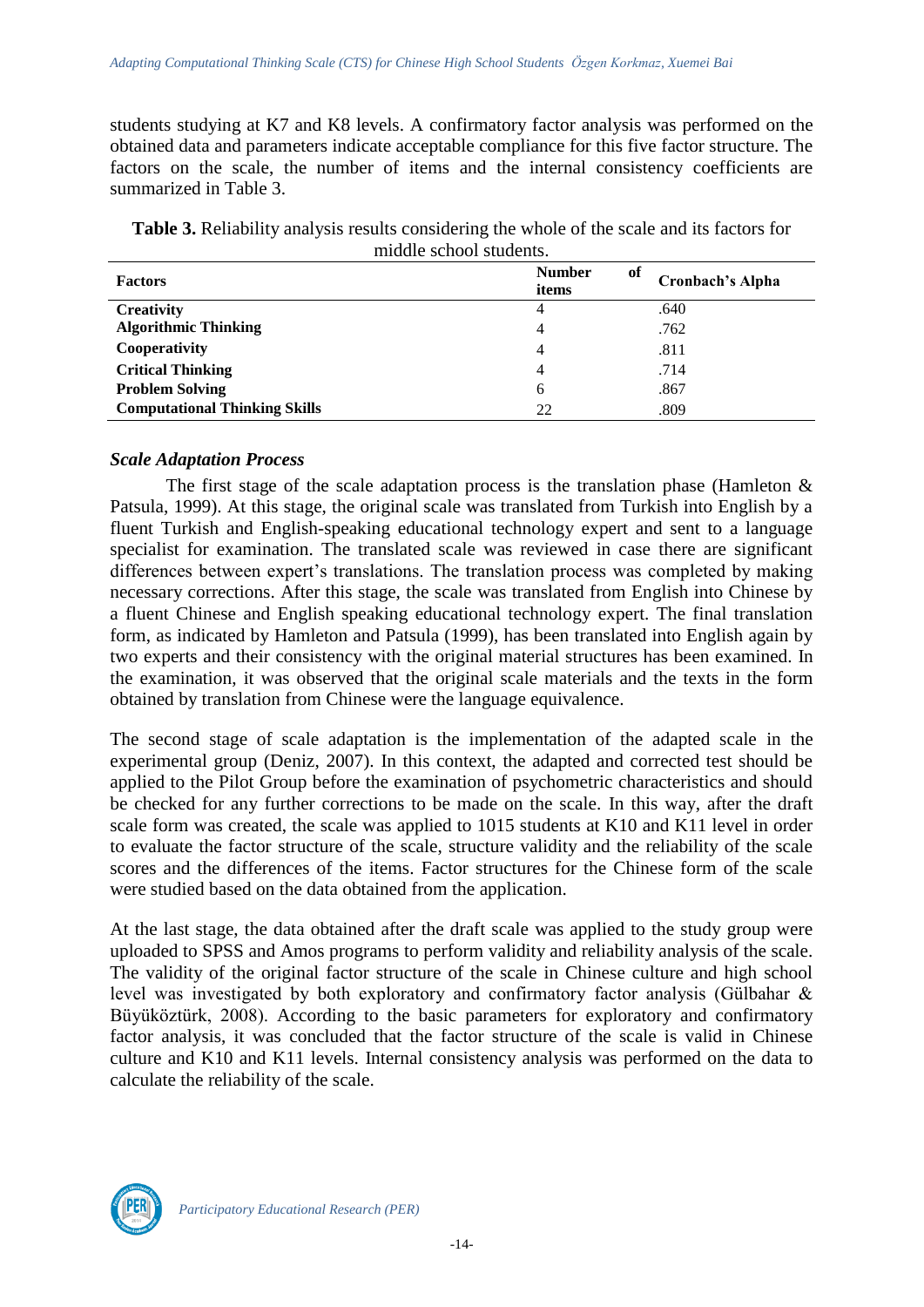### *Data Analysis*

Each item has been scaled as never (1), rarely (2), occasionally (3), generally (4), always (5). The scores that are obtained from the answers given by students to five Likert type scale do not perform a standardized picture due to the differences of item numbers in factors. That is why it is appropriate to transform the obtained raw scores into standard scores the lowest of which is 20, the highest one is 100. That is because this developed scale aims to reach self-regulated learning score that can be standardized regardless of the features of the group it has been applied. The formula given below can be used in the transformation of raw scores into standard score:

$$
x_{standard\ score} = \frac{x_{raw\ score}}{ \text{Item numbers}} \times 20
$$

The levels that are the equivalents of scores obtained from sub scales can be given such: 20- 51: Low Level;52-67: Medium Level; 68-100: High Level. On these data obtained in order to detect self-regulated learning levels of students; frequency, percentage, arithmetical means, standard deviation and t tests have been employed. In differentiation analyses  $p<0.05$ significance level has been considered sufficient.

### **Finding**

### *Findings Regarding the Validity of the Scale*

The structural validity and item-factor score correlations were calculated and the results were presented below.

### *Construct Validity*

*Findings Regarding the Exploratory Factor Analysis:* According to Tatlidil (2002), the data collected must first be tested for compliance with factor analysis. In this context, using Kaiser-Meyer-Oklin (KMO) and Bartlett tests, it was determined whether to perform factor analysis on these data. If the KMO value is between 0.70 and 0.80, the medium level, else if between 0.80 and 0.90, the good and over 0.90, the data set is considered to be perfectly suitable for factor analysis. In addition, if KMO is less than 0.50, the data set cannot be detected (Field, 2000; Russell, 2002). In this study, KMO= 0.858; Bartlett test value was  $\gamma$ 2 = 6229.979; SD=231 (p=0.000). According to Bartlett test value, which is known as unit matrices, it is understood that the zero hypothesis was rejected at the level of 0.01 significance (Büyüköztürk, 2002; Eroğlu, 2008). In this context, it can be said that the data set is good for factor analysis.

Based on the values obtained, exploratory and confirmatory factor analyses were used on the data; the condition of separation of the scale into the factors was determined by basic component analysis; and factor loads were investigated by using Varimax steep rotation technique. Factor analysis is used to determine whether items on a scale are divided into fewer factors (Balcı, 2009). The basic components analysis is a very common technique as a factorization technique (Büyüköztürk, 2002). At the end of the basic components analysis used for factor analysis, the items in which there is at least 0.100 difference between the factor loads and whose factor load is less than 0.40 in other words, the items whose load is divided into the two factors need to be discarded (Büyüköztürk, 2002). Since the original scale consists of five factors, Varimax steep rotation technique was used according to the basic components without making the basic components analysis. Two items, one of which is less than 0.40, and the other of which is spread to different factors, were removed from the

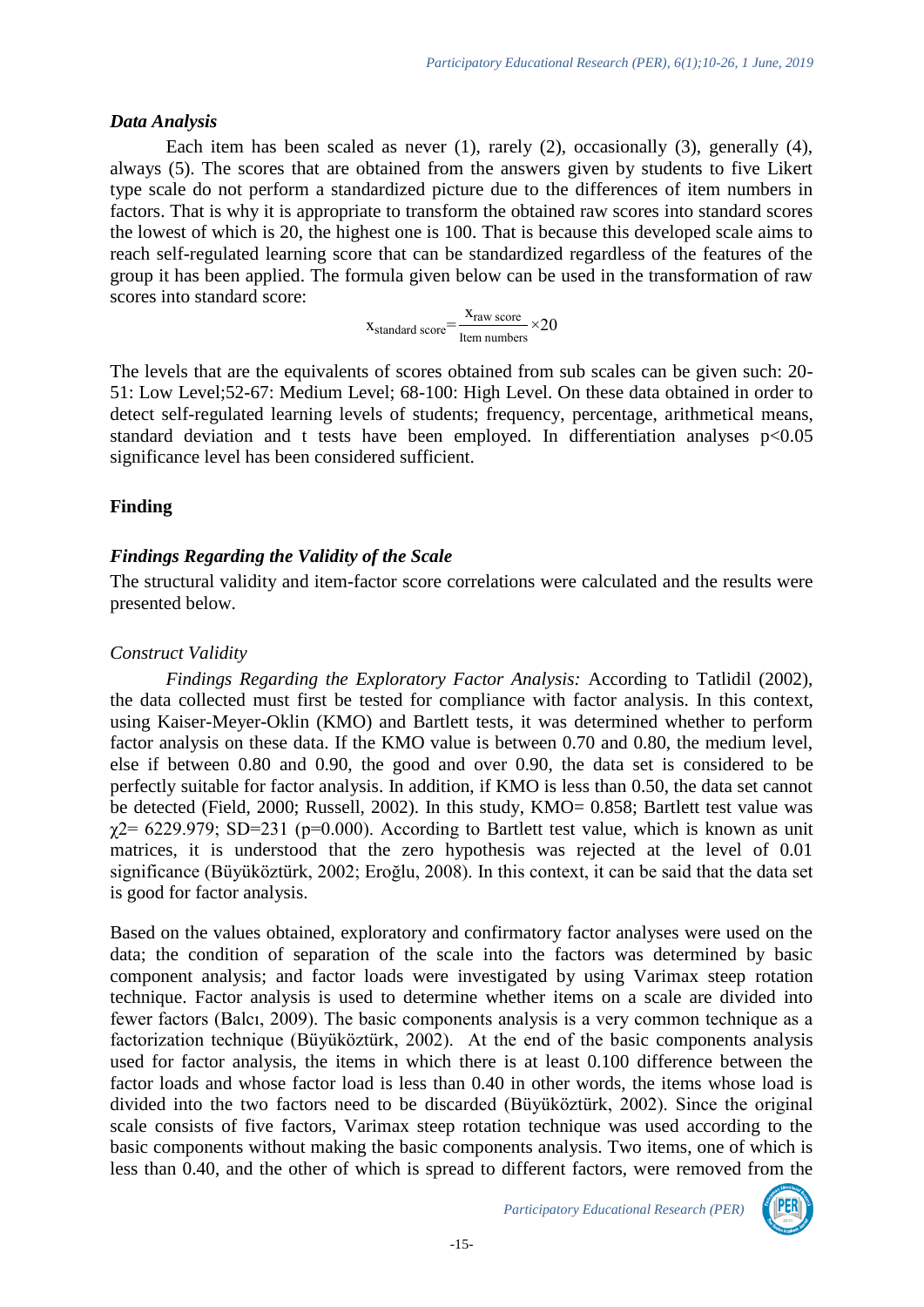scale. As a result of these operations, 20 items remaining in the scale can be collected under five factors similar to the original scale. It was determined that the KMO value of the 20-item scale was 0.883; the Bartlett values were  $\chi$ 2=5475.929; SD=190; p<0.001. The basic criteria in evaluating factor analysis results are factor loads (Balcı, 2009; Gorsuch, 1983; Eroğlu, 2008). The high factor load is seen as an indicator that the variable can be placed under the given factor (Büyüközütk, 2002). The factor loads of 20 items on the scale without being subjected to rotation (unrotated) were between 0.400 and 0.690; however, these loads were subjected to rotation after Varimax steep rotation technique, between .570 and .823. The explanation of at least 40% of the general variance in the literature is sufficient in terms of behavioral Sciences (Büyüköztürk, 2002; Eroğlu, 2008; Klein, 1994; Scherer at al., 1988). It was determined that the items and factors included in the scale explained 56.312% of the total variance. When the contents of the factors in the next step were examined, it was observed that the original scale was preserved. In this context, factor names remained the same. In the slope accumulation graphic (Graph 1) drawn according to the values, the factor structure is also observed. In Graph 1, it means that there is a high acceleration decrease in the first five factors; therefore, there is an important contribution of these five factors to the variance; however, the decrease in other factors started to be horizontal; or, in other words, the contribution of the variance is close to each other (Büyükötürk, 2002; Eroğlu, 2008).



**Graph 1.** Screen plot graphic (Eigenvalues according to the factors).

As a result of these conducted processes, the findings regarding the item loads of the total 20 items remaining in the scale according to the factors and the amounts of the factors in explaining the eigenvalues and variance are presented in Table 4.

| <b>Items</b>      |                | <b>Com. Factor</b> | F1   | F2   | F3   | <b>F4</b> | <b>F5</b> |
|-------------------|----------------|--------------------|------|------|------|-----------|-----------|
|                   | O1             | .690               | .823 |      |      |           |           |
|                   | O <sub>2</sub> | .715               | .822 |      |      |           |           |
| Cooperativity     | O <sub>3</sub> | .657               | .779 |      |      |           |           |
|                   | O4             | .690               | .656 |      |      |           |           |
|                   | P <sub>3</sub> | .566               |      | .731 |      |           |           |
|                   | <b>P4</b>      | .573               |      | .723 |      |           |           |
| Problem Solving   | P <sub>5</sub> | .532               |      | .666 |      |           |           |
|                   | P <sub>2</sub> | .427               |      | .658 |      |           |           |
|                   | P <sub>1</sub> | .534               |      | .634 |      |           |           |
|                   | T <sub>2</sub> | .690               |      |      | .783 |           |           |
| Critical Thinking | T <sub>3</sub> | .627               |      |      | .738 |           |           |
|                   | T1             | .515               |      |      | .642 |           |           |
|                   | T <sub>5</sub> | .393               |      |      | .602 |           |           |

**Table 4.** Factor analysis results of the scale as per factors

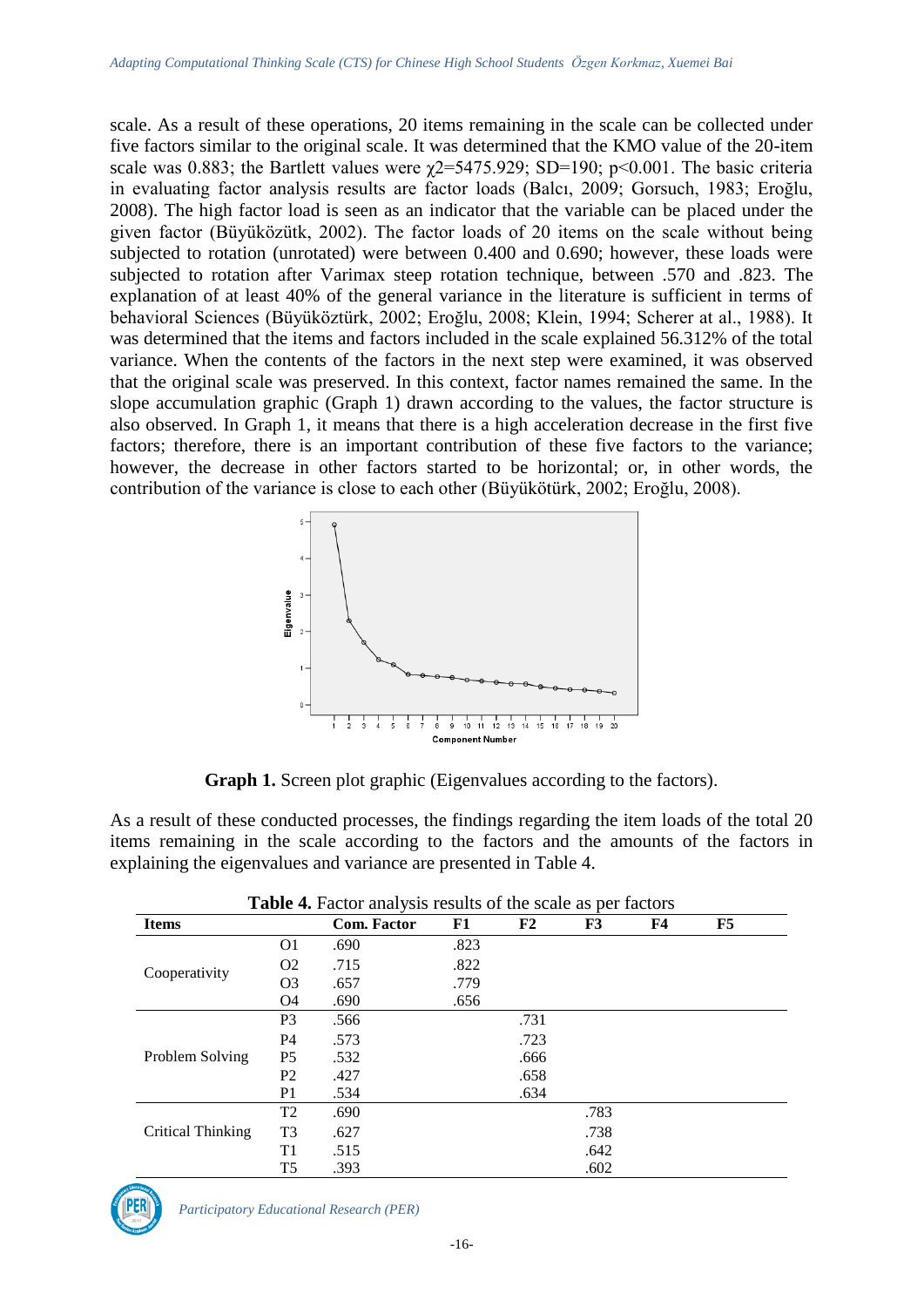|             | A6                        | .647        |       |       |       | .709  |      |  |
|-------------|---------------------------|-------------|-------|-------|-------|-------|------|--|
| Algorithmic | A3                        | .580        |       |       |       | .708  |      |  |
| Thinking    | A4                        | .606        | .698  |       |       |       |      |  |
|             | A1                        | .467        |       |       |       | .650  |      |  |
|             | C <sub>5</sub>            | .591        |       |       |       |       | .762 |  |
| Creativity  | C4                        | .529        |       |       |       |       | .615 |  |
|             | C1                        | .400        |       |       |       |       | .570 |  |
|             |                           | Eigenvalues |       | 2.30  | 1.70  | 1.23  | 1.09 |  |
|             | <b>Explained variance</b> |             | 13.05 | 12.46 | 11.96 | 11.11 | 7.72 |  |

As shown in Table 4, The Cooperativity factor of the scale contains 4 items and the factor loads vary between 0.656 and 0.823. The eigenvalues of this factor is 4.92; the contribution it provides to the total variance is 13.05%. Problem solving factor contains 5 items. Factor loads of items are between 0.634 and 0.731. The eigenvalues of this factor is 2.30; the contribution it provides to the total variance is 12.46%. The Critical Thinking factor contains 4 items. Factor loads of items are between 0.602 and 0.783. The eigenvalues of this factor is 1.70; the contribution it provides to the total variance is 11.96%. The Algorithmic Thinking factor contains 4 items. Factor loads of items are between 0.650 and 0.709. The eigenvalues of this factor is 1.23; the contribution it provides to the total variance is 11.11%. The Creativity factor contains 3 substances. Factor loads of items are between 0.570 and 0.762. The eigenvalues of this factor is 1.09; the contribution it provides to the total variance is 7.72%.

*Findings Regarding the Confirmatory Factor Analysis:* At the end of exploratory factor analysis, confirmatory factor analysis was carried out on data collected from K10 level students to verify the factor structure of the re-tested scale consisting of 5 factors. For each item, the estimate values are presented in Table 5 as a result of the confirmatory factor analysis using the maximum likelihoods technique without any limitation.

|    |                       | <b>Item/Factor</b>       | <b>Estimate</b> |
|----|-----------------------|--------------------------|-----------------|
| c1 | <---                  | Creativity               | .653            |
|    | $c4 \t < -$           | Creativity               | .693            |
|    | $c5 \leq -$           | Creativity               | .549            |
|    | $a1 \leq -1$          | Algorithmic Thinking     | .523            |
|    | $a3 \leftarrow -$     | Algorithmic Thinking     | .571            |
|    | a4 <---               | Algorithmic Thinking     | .817            |
|    | $a6 \quad \leftarrow$ | Algorithmic Thinking     | .726            |
|    | $04 \le -$            | Cooperativity            | .550            |
|    | $03 \leq -1$          | Cooperativity            | .707            |
|    | $02 \leq -1$          | Cooperativity            | .817            |
|    | $01 \leq -1$          | Cooperativity            | .800            |
|    | $t1 \leq -1$          | <b>Critical Thinking</b> | .659            |
|    | $t2 \leq -1$          | <b>Critical Thinking</b> | .792            |
|    | $t3 \quad \leftarrow$ | <b>Critical Thinking</b> | .762            |
|    | $t5$ <---             | <b>Critical Thinking</b> | .505            |
|    | $p5 \leq -1$          | Problem Solving          | .606            |
|    | $p4 \le -$            | Problem Solving          | .619            |
|    |                       | p3 <--- Problem Solving  | .721            |
|    |                       | p2 <--- Problem Solving  | .589            |
| p1 |                       | Problem Solving          | .566            |

Table 5. Standardized Regression Weights

Table 5 shows that the estimate values of the items are between 0.505 and 0.817. Therefore, it

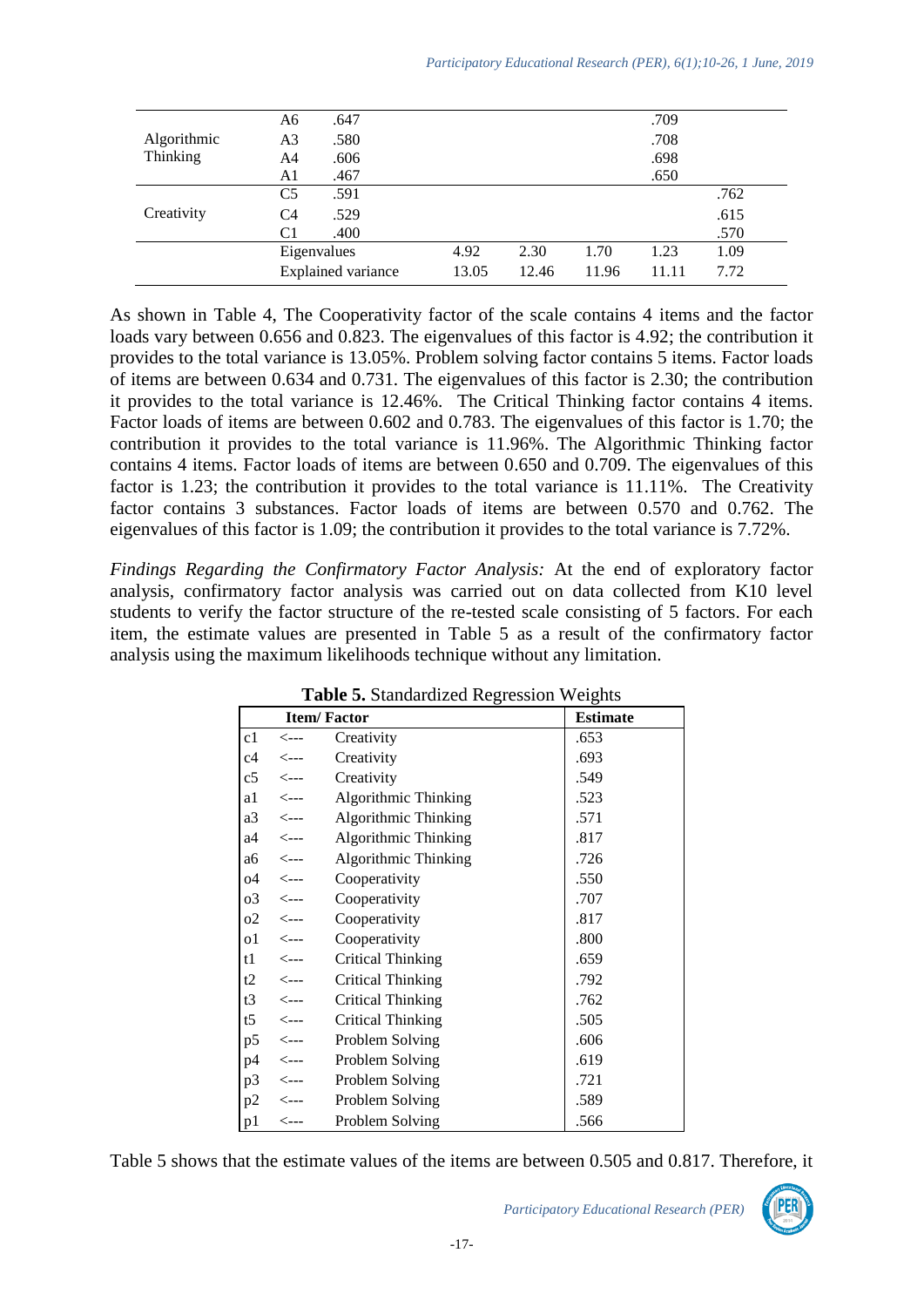can be said that the estimate values are generally near to 0.70 and that there are no values that are far from 0.70. In confirmatory factor analysis, model-data compatibility is examined (Kline, 1994; Tabachnick & Fidell, 2001: Cited in Gülbahar & Büyüköztürk, 2008). In the confirmatory factor analysis, a large number of adjustment indexes are used to assess the validity of the model. Among these, the most frequently used ones are Chi-Square, the goodness fit index (GFI), the corrected goodness fit index (AGFI), the square root of mean errors (RMR or RMS), and the mean square root of approximate errors (RMSEA) (Gülbahar & Büyüközütürk, 2008). In the literature, if the ratio of  $(χ2/SD)$  calculated with DFA is less than 5, it can be seen as an indicator of the model's good compatibility with real data (MacCallum et al., 1996; Sumer, 2000). For model data compatibility, it is expected that GFI and AGFI values be higher than90, RMS or standardized RMS and RMSEA values be lower than ,05 (Sumer, 2000; Kline, 2005; Şimşek, 2007). On the other hand the smallness of GFI value from 0.85, the highness of AGFI value from 0.80 and the smallness of RMS value from 0.10 is taken as criteria indicating the compatibility of model with actual data (Anderson  $\&$ Gerbing, 1984; Marsh et al., 1988; Sümer, 2000; Kline, 2005; Şimsek, 2007).

The confirmatory factor analysis is based on the principle that the correlations between the observed and the unobserved variables are evaluated and tested as a hypothesis (Pohlmann, 2004). In this context, if the values obtained from confirmatory factor analysis are in the range of γ2/D<3; 0<RMSEA<0.05; 0≤s-RMR≤0.05; 0.97≤NFI≤1; 0.97≤CFI≤1; 0.95≤GFI≤1;  $0.95 \leq \text{AGF} \leq 1$  and  $0.95 \leq \text{IF} \leq 1$ . they show perfect fit, and if they are in the range of χ2/D<5; 0.06≤RMSEA<0.08; 0.06≤S-RMR≤0.08; 0.90≤NFI≤0.96; 0.90≤CFI≤0.96; 0.90≤GFI≤0.96; 0.90≤AG≤0.96; 0.90≤IFI≤0.96 and 0.90 ≤ IFI ≤ 0.96 they show acceptable compatibility (Kline, 2005; Şimşek, 2007). When the goodness of fit values obtained for CTS are examined, It was found as  $\chi^2$ <sub>(SD=160, n=379)</sub> = 311.132 p<.001, CMIN/DF=1.945, RMSEA= 0.050, S-RMR= 0.043, GFI= 0.92, AGFI= 0.90, CFI= 0.93 and IFI= 0.93. According to these values, it can be said that χ2/D, RMSEA and S-RMR observed fit values were excellent; CFI, GFI, AGFI and IFI observed fit values were acceptable (Kline, 2005; Şimşek, 2007). In other words, this model obtained shows that the factors are verified by means of the data. The values of factor model and factor-item relationship of the scale are given in Figure 1.



**Figure 1.** Confirmatory factor analysis diagram of the scale



*Participatory Educational Research (PER)*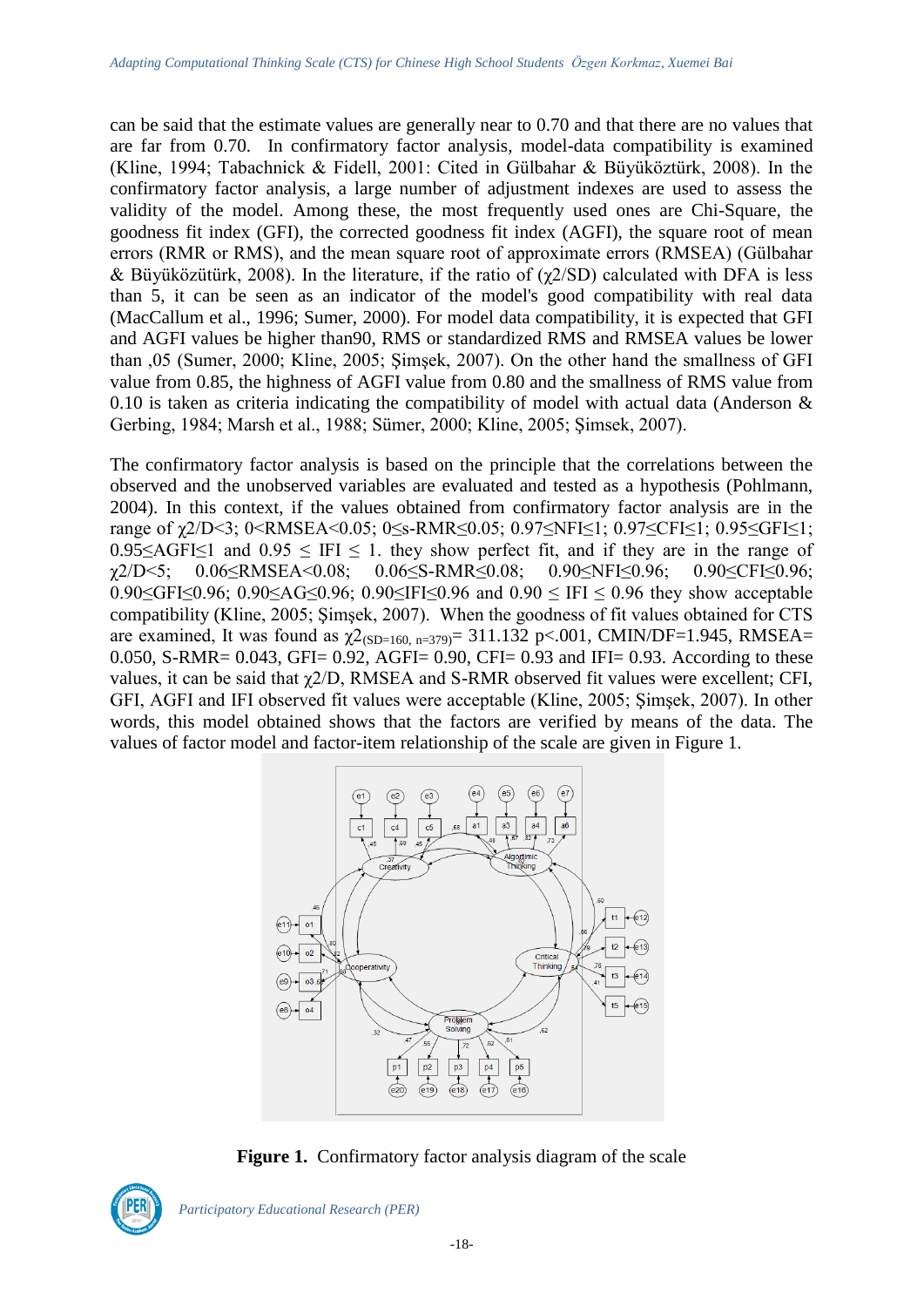### *Item Distinctiveness*

In this section, the correlations between the score attained from each item in the factors and the score attained from the factors have been calculated according to the item total and the distinctiveness levels of the items were tested. For each item, the item-factor correlation values are shown in Table 6.

| <b>F1.</b><br><b>Creativity</b> |                          | <b>Tablo 6. Item-Factor Correlations</b><br>F2.<br>Alg. Thin. | F3<br>Cooperativity      |           |                          | <b>F4.</b><br>Crit. Thin. | F5.<br>Prob. Sol.        |                |                          |
|---------------------------------|--------------------------|---------------------------------------------------------------|--------------------------|-----------|--------------------------|---------------------------|--------------------------|----------------|--------------------------|
|                                 | r                        | I.                                                            | r                        |           | r                        |                           | r                        | Ι.             | r                        |
| C1                              | $.710$ <sup>(**)</sup> ) | A1                                                            | $.682$ <sup>(**)</sup> ) | 01        | $.809$ <sup>(**)</sup> ) | T1                        | $.752$ <sup>(**)</sup> ) | P1             | $.654$ <sup>(**)</sup> ) |
| C <sub>4</sub>                  | $.726$ <sup>(**)</sup> ) | A3                                                            | $.728$ <sup>(**)</sup> ) | <b>O2</b> | $.833$ <sup>(**)</sup> ) | T <sub>2</sub>            | $.817$ <sup>**</sup> )   | P <sub>2</sub> | $.676$ <sup>**</sup> )   |
| C <sub>5</sub>                  | $.703$ <sup>(**)</sup> ) | A4                                                            | $.779$ <sup>(**)</sup> ) | <b>O3</b> | $.806$ <sup>(**)</sup> ) | T3                        | $.778$ <sup>(**)</sup> ) | P3             | $.736$ <sup>(**)</sup> ) |
|                                 |                          | A6                                                            | $.776$ <sup>(**)</sup> ) | <b>O4</b> | $.730$ <sup>(**)</sup> ) | T5                        | $.643$ <sup>**</sup> )   | <b>P4</b>      | $.737$ <sup>(**)</sup> ) |
|                                 |                          |                                                               |                          |           |                          |                           |                          | <b>P5</b>      | $.681$ <sup>(**)</sup> ) |
| **                              | $p<.001$ , N=1015        |                                                               |                          |           |                          |                           |                          |                |                          |

As shown in Table 6, the correlation coefficiency of substance test was 0.703 to 0.726 for the first factor; 0.682 to 0.779 for the second factor; 0.730 to 0.833 for the third factor; 0.643 to 0.817 for the fourth factor; 0.654 to 0.737 for the last factor. Each item has a meaningful and positive relationship with the overall of the factor  $(p<0.001)$ . These coefficients are the validity coefficient of each substance and represent the overall consistency of the factor; in other words, the level of service to the overall purpose of the factor (Carminini & Zeller, 1982). In this context, it can be said that the level of distinctiveness of each substance is quite high.

# *Findings Regarding the Reliability of the Scale*

Internal consistency and stability analyses were performed on the data to calculate the reliability of the scale. The reliability analysis of the scale was calculated by using Cronbach Alpha reliability coefficient. The reliability analysis of each factor and the overall scale is summarized in Table 7:

| <b>Factors</b>                       | ັ<br><b>Item Numbers</b> | <b>Cronbach</b><br><b>Alpha</b> |  |  |
|--------------------------------------|--------------------------|---------------------------------|--|--|
| Creativity $(C)$                     | 3                        | .613                            |  |  |
| <b>Algorithmic Thinking (A)</b>      | 4                        | .727                            |  |  |
| Cooperativity $(O)$                  | 4                        | .805                            |  |  |
| <b>Critical Thinking (T)</b>         | 4                        | .739                            |  |  |
| <b>Problem Solving (P)</b>           | 5                        | .734                            |  |  |
| <b>Computational Thinking Levels</b> | 20                       | .830                            |  |  |

**Table 7.** Reliability analysis results considering the whole of the scale and its factors.

As shown in Table 7, Cronbach Alpha reliability coefficient of the scale consisting of 5 subfactors and 20 items was 0.830. On the other hand, Cronbach alpha values for factors are between 0.613 and 0.805. Although Cronbach alpha for Creativity factor is below 0.70, Cronbach alpha values for other factors and CTS are above 0.70, indicating that the internal consistency of the scale is high enough.

The stability level of the scale was determined using the test-retest method. The final form of the scale was applied to 36 students two weeks after the application. The relationship between the scores obtained at the end of both applications was examined both in terms of each item

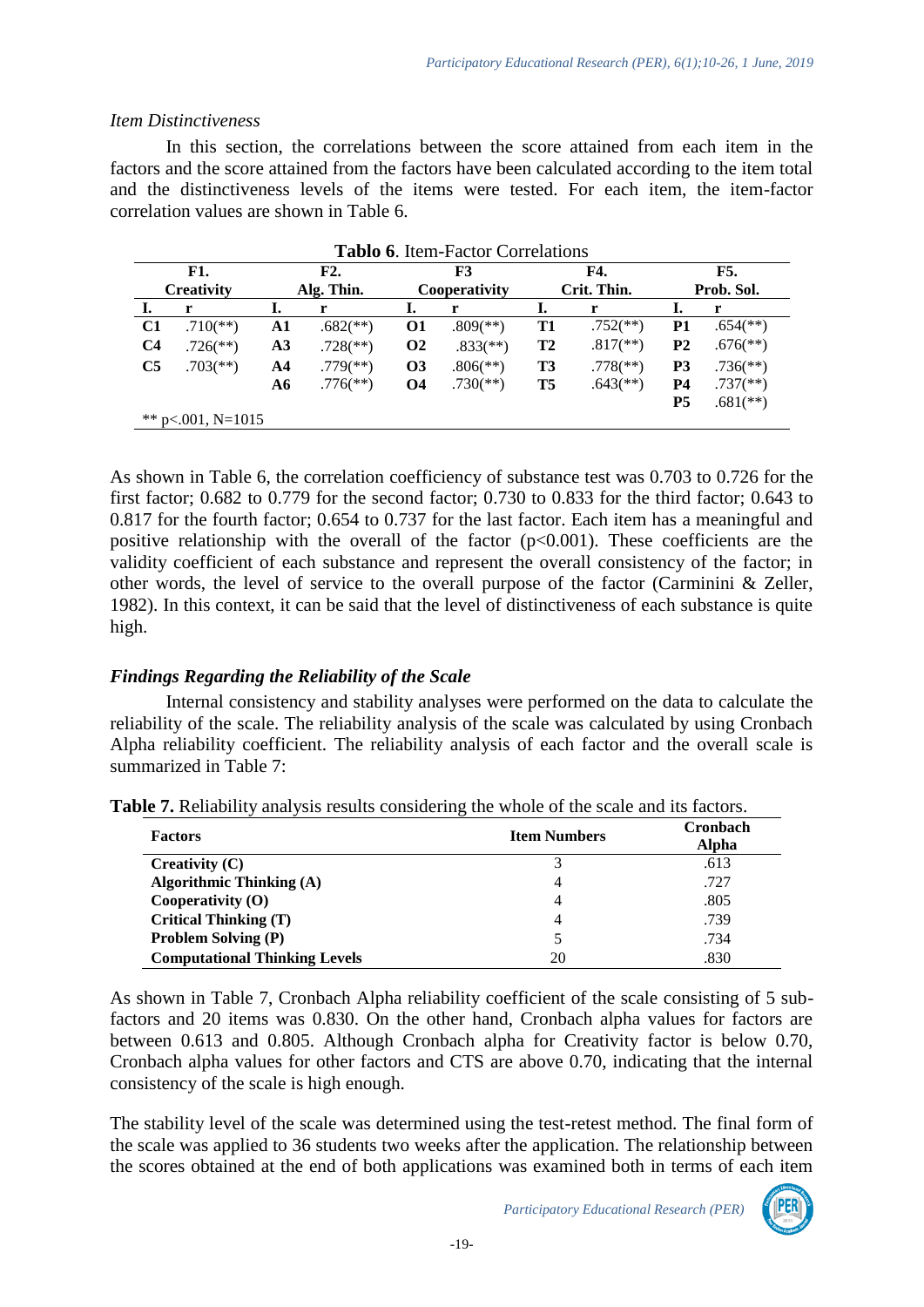and in terms of the overall scale. In this way, the ability to make stable measurements of both the items and the overall of the scale has been tested and the results are summarized in Table 8.

**Table 8.** Test-retest results

|                   |                          |    | 1 adie 0.                |                      | Test-retest results      |                |                          |                |                          |  |
|-------------------|--------------------------|----|--------------------------|----------------------|--------------------------|----------------|--------------------------|----------------|--------------------------|--|
| <b>F1.</b><br>F2. |                          | F3 |                          | F4.                  |                          | F5.            |                          |                |                          |  |
| <b>Creativity</b> |                          |    | Alg. Think.              |                      | Cooperativity            |                | Crit. Thin.              | Prob. Sol.     |                          |  |
| I.                | r                        | I. | r                        | ı.                   | r                        | Ι.             | r                        | I.             | r                        |  |
| C1                | $.824$ <sup>(**)</sup> ) | A1 | $.612$ <sup>**</sup> )   | 01                   | $.822$ (**)              | T1             | $.763$ <sup>**</sup> )   | P <sub>1</sub> | $.803$ <sup>(**)</sup> ) |  |
| C <sub>4</sub>    | $.668$ <sup>(**)</sup> ) | A3 | $.769$ <sup>(**)</sup> ) | <b>O<sub>2</sub></b> | $.805$ <sup>(**)</sup> ) | T <sub>2</sub> | $.877$ <sup>(**)</sup> ) | P <sub>2</sub> | $.930$ <sup>(**)</sup> ) |  |
| C <sub>5</sub>    | $.652$ <sup>**</sup> )   | A4 | $.859$ <sup>(**)</sup> ) | <b>O3</b>            | $.805$ <sup>(**)</sup> ) | T3             | $.905$ <sup>(**)</sup> ) | P <sub>3</sub> | $.981$ <sup>(**)</sup> ) |  |
|                   |                          | A6 | $.730$ <sup>(**)</sup> ) | <b>O4</b>            | $.427$ <sup>(**)</sup> ) | T5             | $.898$ <sup>(**)</sup> ) | <b>P4</b>      | $.982$ <sup>(**)</sup> ) |  |
|                   |                          |    |                          |                      |                          |                |                          | P <sub>5</sub> | $.908$ <sup>(**)</sup> ) |  |
| F1                | $.784$ <sup>(**)</sup> ) | F2 | $.884$ <sup>(**)</sup> ) | F3                   | $.894$ <sup>(**)</sup> ) | F4             | $.936$ <sup>(**)</sup> ) | F5             | $.978$ <sup>(**)</sup> ) |  |
| <b>Total</b>      | $.923$ <sup>(**)</sup> ) |    |                          |                      |                          |                |                          |                |                          |  |
|                   | N: 36; **= $p<0.001$     |    |                          |                      |                          |                |                          |                |                          |  |

Correlation coefficients obtained by test-retest method of each item change between 0.427 and 0.982 and they are observed that each relationship is meaningful and positive in Table 8. Correlation coefficients obtained by test-retest method of the factors forming the scale range between .784 and .978. The correlation between total scores is .923 and it is observed that each relationship is meaningful and positive. Accordingly, it can be said that the scale can make stable measurements.

### *Findings on Students' Computational Thinking Skills*

Students' computational thinking skills levels are summarized in Table 9.

|                               | <b>Tuble</b> 2. Diagonts Comparational Thinking Levels |      |      |            |     |                |      |               |      |      |      |  |
|-------------------------------|--------------------------------------------------------|------|------|------------|-----|----------------|------|---------------|------|------|------|--|
| <b>Factors</b>                | N                                                      | X    | Sd.  | <b>Min</b> | Max | Level $(f/\%)$ |      |               |      |      |      |  |
|                               |                                                        |      |      |            |     | Low            |      | <b>Medium</b> |      | High |      |  |
| Creativity $(C)$              |                                                        | 77.3 | 11.1 | 33         | 100 | 4              | .4   | 249           | 24.5 | 762  | 75.1 |  |
| Algorithmic Thinking $(A)$    | 67.5                                                   | 13.8 | 20   | 100        | 124 | 12.2           | 404  | 39.8          | 487  | 48.0 |      |  |
| Cooperativity (O)             |                                                        | 75.2 | 14.6 | 20         | 100 | 54             | 5.3  | 237           | 23.3 | 724  | 71.3 |  |
| Critical Thinking (T)<br>1015 |                                                        | 73.6 | 13.3 | 20         | 100 | 49             | 4.8  | 280           | 27.6 | 686  | 67.6 |  |
| Problem Solving (P)           |                                                        | 67.1 | 13.3 | 20         | 100 | 151            | 14.9 | 306           | 30.1 | 558  | 55.0 |  |
| Computational<br>Thinking     |                                                        | 71.6 | 8.8  | 31         | 100 | 11             |      | 311           | 30.6 | 693  | 68.3 |  |
| Levels                        |                                                        |      |      |            |     |                |      |               |      |      |      |  |

**Table 9.** Students' Computational Thinking Levels

As shown in Table 9, students' computational thinking skills scores range from 31 to 100; means is  $\overline{X}$ =71.6. It is seen on the table that, 68.3% of the students' skill levels are high, 30.6% of the students' skill levels are medium and 1.1% of the students' skill levels are low. According to this, it can be said that students have very high computational thinking skills.

When we look at the scores of the factors one by one, it is observed that the factor with the highest mean is "Creativity" ( $\overline{X}$ =77.3) and the factors with the lowest mean is "Algorithmic Thinking" ( $\overline{X}$ =67.1) and "problem solving" ( $\overline{X}$ =67.1). On the other hand, the highest level of skill in the high Group is "Creativity" (75.1%), the lowest level of the high Group is "algorithmic Thinking" (48%). According to this, it can be said that the highest level of students' skills in terms of factors is "Creativity", the lowest ones are "problem solving" and "Algorithmic Thinking". Table 10 summarizes the findings regarding the students ' level of computational thinking skills by gender.

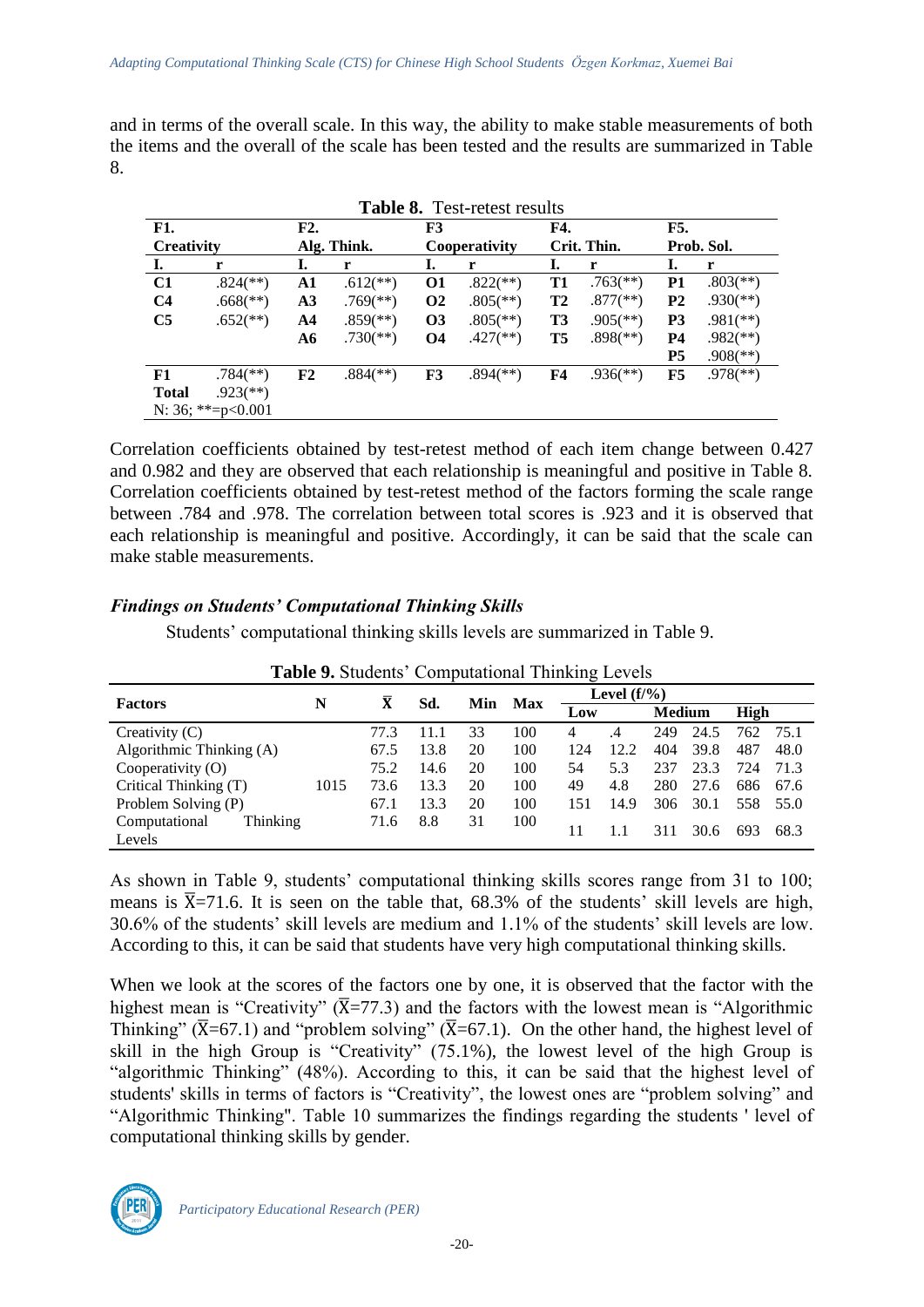| <b>Factors</b>                       |        | N   | $\bar{\mathbf{X}}$ | Sd   | t    | df   | p    |
|--------------------------------------|--------|-----|--------------------|------|------|------|------|
| Creativity $(C)$                     | Male   | 467 | 79.2               | 11.6 | 5.29 | 1013 | .000 |
|                                      | Female | 548 | 75.6               | 10.1 |      |      |      |
| Algorithmic Thinking $(A)$           | Male   | 467 | 70.8               | 14.6 | 7.33 | 1013 | .000 |
|                                      | Female | 548 | 64.6               | 12.4 |      |      |      |
| Cooperativity $(0)$                  | Male   | 467 | 76.5               | 16.1 | 2.78 | 1013 | .006 |
|                                      | Female | 548 | 74.1               | 13.1 |      |      |      |
| Critical Thinking (T)                | Male   | 467 | 76.3               | 13.9 | 6.13 | 1013 | .000 |
|                                      | Female | 548 | 71.3               | 12.2 |      |      |      |
| Problem Solving (P)                  | Male   | 467 | 67.5               | 15.3 | 1.03 | 1013 | .300 |
|                                      | Female | 548 | 66.7               | 11.4 |      |      |      |
| <b>Computational Thinking Levels</b> | Male   | 467 | 73.5               | 9.5  | 6.48 | 1013 | .000 |
|                                      | Female | 548 | 69.9               | 7.8  |      |      |      |

**Table 10.** The Effect of Gender on Students' Computational Thinking Skills

As shown in Table 10, there is a significant difference between the students' computational thinking skills by gender  $(t_{(2-1013)}=6.48; p<0.001)$ . When the averages are examined, it is observed that differentiation is in favor of males. When the factors were examined, there was a significant difference in favor of males in all other factors except the problem solving factor  $(t_{(2-1013)}=1.03; p<0.05)$ . It can be said that computational thinking skills of males are higher than those of females, but they are similar in terms of "Problem Solving" skills. Table 11 summarizes the findings related to computational thinking skills levels according to the classroom level of the students.

**Table 11.** Effect of Class Level on Students' Computational Thinking Skills

| p    |
|------|
| .760 |
|      |
| .896 |
|      |
| .213 |
|      |
|      |
| .050 |
| .002 |
|      |
| .032 |
|      |
|      |

As Show in Table 11, There is a significant difference between the total scores of computational thinking according to the students' class levels  $(t_{(2-1013)}=2.147; p<0.05)$ . When the factors were examined, there was a significant difference between the Critical Thinking  $(t_{(2-1013)}=1.83$ ; p<0.05) and the Problem Solving skills  $(t_{(2-1013)}=3.17$ ; p<0.05), and there was no difference between the other factors. When the averages are examined, it is observed that differentiation is in favor of students at K10 level. According to this, students with K10 level of Problem Solving, Critical Thinking and total scores can be said to be higher than students with K11 level.

### **Conclusion and Discussion**

In this study, the "Computational Thinking Scale" was adapted to Chinese in order to determine Chinese students' computational thinking skill levels. The scale is a five-digit likert

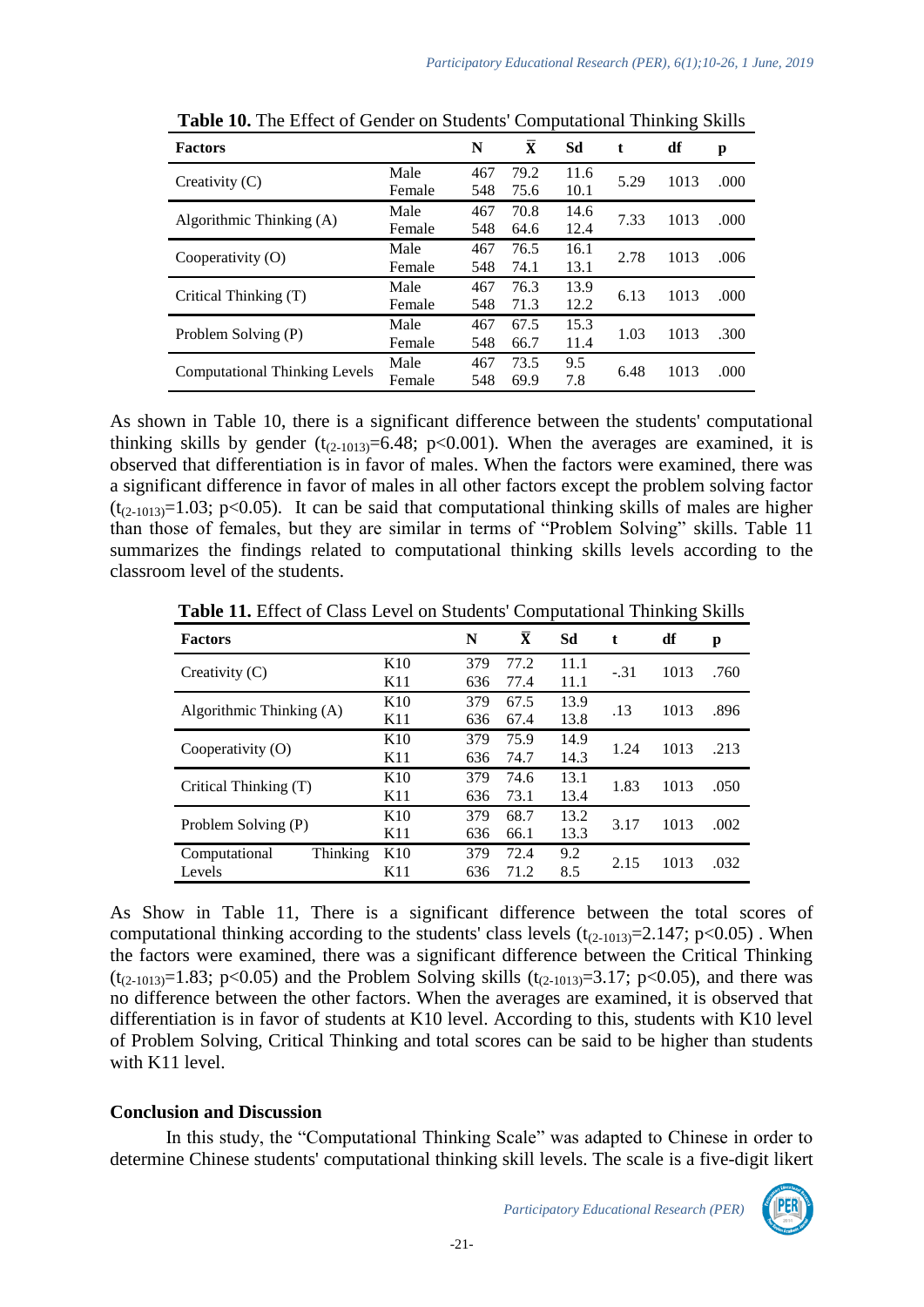type scale, consisting of 20 items that can be collected under five factors. Exploratory and confirmatory factor analysis was performed to verify the factor structure of the scale. The factor analysis is based on the analysis of the factors, the factor load, the factors' eigenvalues, and the explanatory variance ratios of the factors and it can be said that the scale is a scale with structural validity. A confirmatory factor analysis was carried out to verify the factor structures of the scale, which was determined to be composed of 5 factors as a result of exploratory factor analysis. According to the results of confirmatory factor analysis, the observed values of the scale model were determined to be acceptable for the CFI, GFI, AGFI and IFI indices, and to be perfect for the χ2/D, RMSEA and S-RMR.

The correlation between the score obtained from each item and the score obtained from the factor to which the item belongs is used as a criterion in terms of understanding the level of the item to serve the overall purpose of the factor (Balci, 2009). In this respect, the correlation between each item of the scale and the points obtained from the factor to which the item belongs varies between 0.643 and 0.833. It can be said that each item in the scale and each factor serves a significant purpose to measure the quality of the scale in general and each item is distinguished at the desired level. Internal consistency coefficients of the scale were calculated using the Cronbach Alpha formula. Cronbach Alpha reliability coefficient of the scale was determined as .830. Stability level of the scale test- retest method and obtained the correlation coefficients were determined to be between .784 -.978 and the correlation in the range of the total score was .923. It can be said that the scale can perform reliable measurements within the framework of these values. As a matter of fact, the reliability coefficient of 0.70 and above is considered to be an indicator of the reliability of the scale (Büyüközütk, 2002; Gorsuch, 1983). As a result, it can be said that "Computational thinking Scale" is a valid and reliable scale that can be used to determine computational thinking skill levels of high school students at K10 and K11 levels in China.

On the other hand, the following results have been obtained regarding the students' computational thinking skills:

Students' computational thinking skills are quite high. In terms of factors, the students' highest level skills are "Creativity" and the lowest ones are "Problem Solving" and "Algorithmic Thinking". Similar results were obtained in the scope of the research conducted by Korkmaz and his colleagues (2015) to examine the computational thinking skills of university students in terms of different variables. In this research, it is emphasized that students perceive their own computational thinking skills at a moderate and high level. In addition, it is emphasized that the students' Problem Solving skills are low and cooperation skills are high then the other skills. In both studies, it was concluded that students' problem-Solving and algorithmic thinking skills were lower than other skills. If the students are facing some obstacles while trying to gain access to a specific purpose or understanding, there is a problem for that person (Aksoy, 2004). Learning to overcome the problems students may face in the future is one of the primary goals of the schools. The process of solving the problem should be combined and the problem should be used in the solution (Soylu & Soylu, 2006). Algorithmic thinking is defined as the ability to understand, implement, evaluate and produce algorithms (Brown, 2015). In summary, algorithmic thinking and problem-solving skills are important skills among the 21st century's skills. It can be said that the students have one of these skills, which means that they can have the other skills. Therefore, it can be said that it is natural for these two skills to be involved in the lowest or highest group together.

In terms of total scores and factors, computational thinking kills of males are higher than

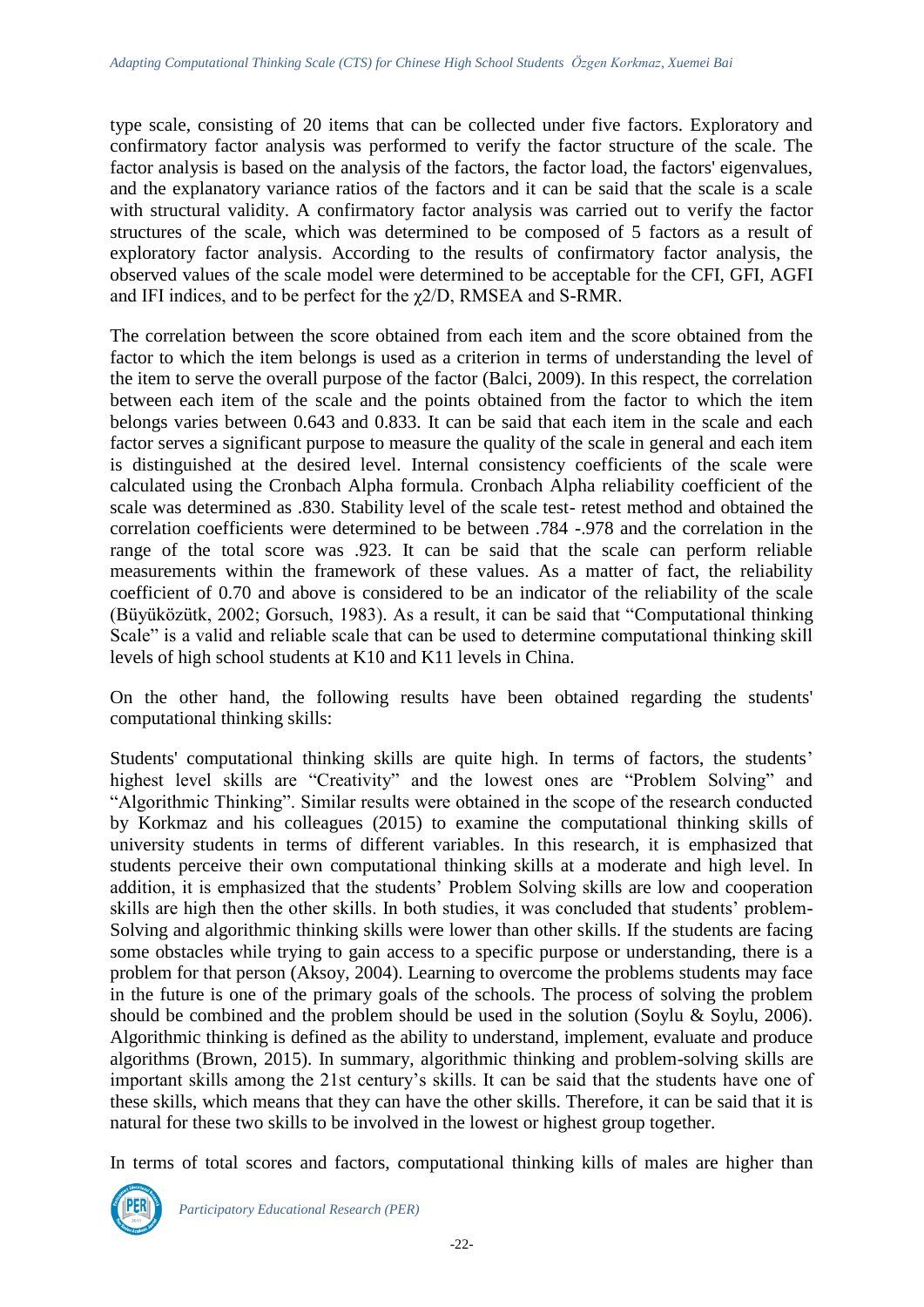females', but similar for Problem Solving. Research conducted by Korkmaz and his colleagues (2015) shows that gender is effective on critical thinking skills, and that males feel more confident about critical thinking skills than females. In the study conducted by Korkmaz (2009), although there is no difference in the tendency and levels of critical thinking by gender, males are more curious and more confident than female students. In addition, it is possible to come up with the results that males feel more comfortable about using computer technologies than females.

Problem solving, Critical thinking and total scores of K10 level students in terms of computational thinking skills are higher than K11 level students. In the research conducted by Korkmaz and his colleagues (2015), similarly, the computational thinking skills of graduate students decrease as the class level progresses. Accordingly, it can be said that schools have not been able to contribute to computational thinking skills during the education process.

As a result, if computational thinking skills are summarized as a kind of problem-solving approach (ISTE, 2015; Wing, 2006; Barr, Harrison & Conery, 2011) that strengthens human thinking skills with technology, it can be said that it is important for individuals to acquire and develop these skills within their educational processes. In particular, it is stated that when we examine the above-mentioned factors (creative thinking, algorithmic thinking, critical thinking, problem solving and cooperation skills), it is stated that individuals will have these skills in school age, develop themselves and have a digital age learning culture (ISTE, 2015; Barr et al., 2011; Brown, 2015; Aksoy, 2004; Günüç, Odabaşı & Kuzu, 2013; Grover & Pea, 2013; Lye & Koh, 2014). Barr and his colleagues (2011) emphasize that students should acquire these skills in school age so that they can transfer these skills to other problem situations. Brown (2015) emphasized that developing these skills in schools would be an important gain in considering that everyday life is surrounded by algorithms and complex problems. Based on the results achieved by this research and the literature, it is recommended that students frequently take part in activities that aim to improve their problem solving and algorithmic thinking skills, especially in the context of different courses.

# **References**

- Aggarwal A., Gardner -Mc Cune C. & Touretzky, D. S. (2017). Evaluating the Effect of Using Physical Manipulatives to Foster Computational Thinking in Elementary School, *The 2017 ACM SIGCSE Technical Symposium on Computer Science Education*. ACM,9-14.
- Aksoy, B. (2004). *Coğrafya öğretiminde probleme dayalı öğrenme yaklaşımı[The Problem-Based Learning Approach in Geography Teaching ].* (Unpublished master's thesis). Gazi University, Institute of Education Sciences, Ankara.
- Anderson, J. C. & Gerbing, D. W. (1984). The effect of sampling error on convergence, improper solutions, and goodness-offit indices for maximum likelihood confirmatory factor analysis. *Psychometrika,* 49, 155-173.
- Balcı, A. (2009). *Sosyal bilimlerde araştırma: Yöntem, teknik ve ilkeler [Research in social science: Methods, techniques and principles].* Ankara: PegemA Pub.
- Barr, D., Harrison, J. & Conery, L (2011). *Computational Thinking: A Dijital Age Skill for Everyone*, Available at: http://files.eric.ed.gov/fulltext/EJ918910.pdf
- Brennan K. & Resnick M. (2012). New Frameworks for Studying and Assessing the Development of Computational Thinking. *The 2012Annual Meeting of the American Educational Research Association*,1-25.

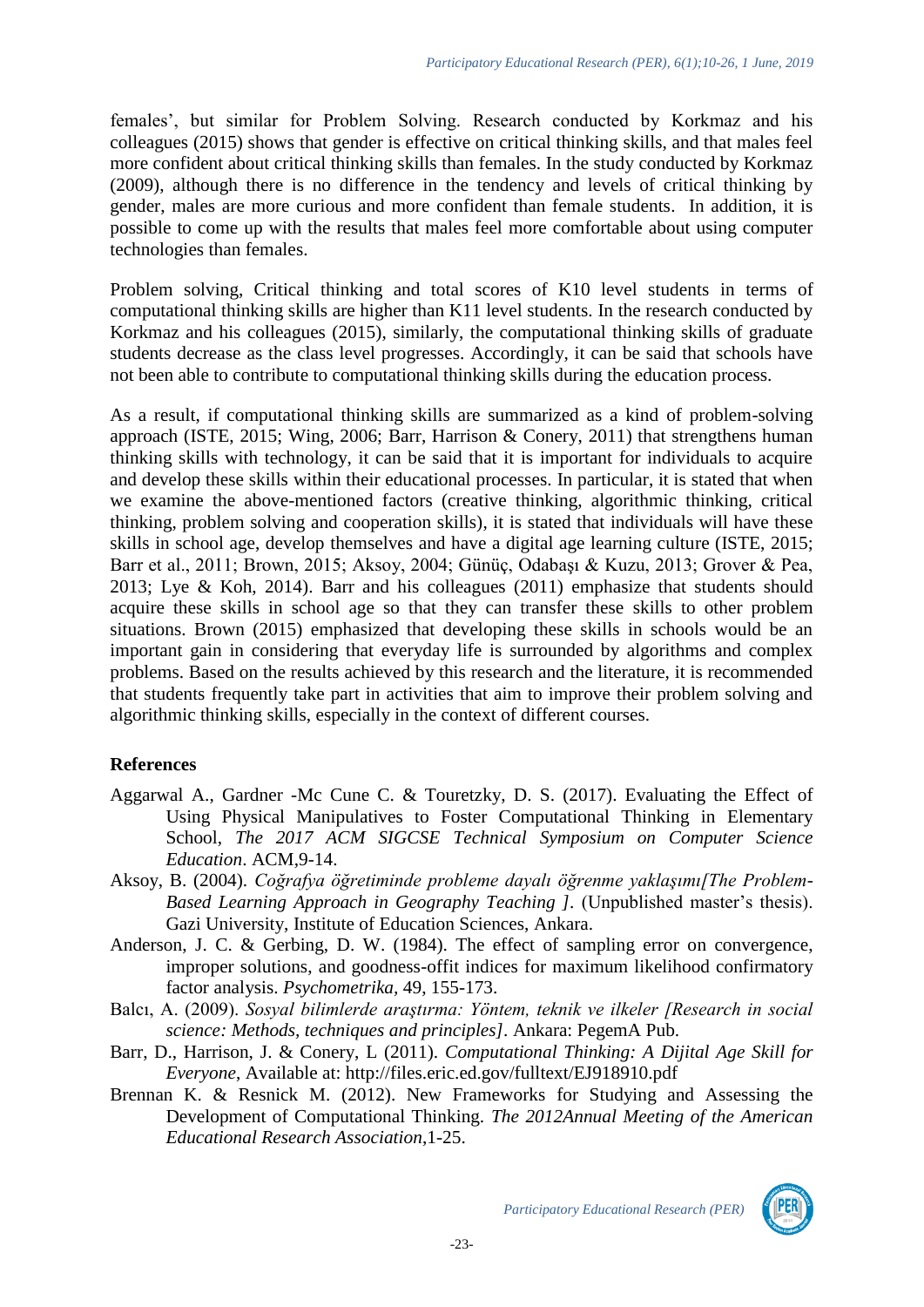- Brown, W. (2015). *Introduction to Algorithmic Thinking*. Available at: [www.cs4fn.com/algoritmicthinking.php](http://www.cs4fn.com/algoritmicthinking.php)
- Büyüköztürk, Ş. (2002). *Sosyal bilimler için veri analizi el kitabı [Data analysis for social sciences hand book].* Ankara: PegemA Pub.
- Carmines, E.G. & Zeller, R.A. (1982). *Reliability and validity assessment*. 5<sup>th</sup> ed. Beverly Hills: Sage Publications Inc.
- Chen, G., Shen, J., Barth-Cohe, L., Jiang, S., Huang, X. & Eltoukhy, M. (2017). Assessing Elementary Students' Computational Thinking in Everyday Reasoning and Robotics Programming. *Computers & Education,* 109: 162-175.
- CSTA (2016). *K-12 Computer Science Standards*. [2018-06-26]. https//c.ymcdn.com/sites/www.csteachers.org/resource/resmgr/Docs/Standards/2016St andards Revision/INTERIM\_Standards FINAL\_07222.pdf.
- CSTA and ISTE (2011). *Computational Thinking in K-12 Education Lead-ership Toolkit*. [2018-06-26].http ://csta.acm.org/Curriculum/sub/Curr Files/471.11CTLeadershipt Toolkit-SP-v F.pdf.
- Deniz, K.Z. (2007). The adaptation of psychological scales. *Ankara University, Journal of Faculty of Educational Sciences,* 40(1), 1-16.
- Eroğlu, A. (2008). *Faktör analizi [Factor analyses]*. In: Kalaycı, Ş. (ed), SPSS Uygulamalı Çok Değişkenli İstatistik Teknikleri [Statistics Techniques with Multi Variable in SPSS Applications], Ankara: Asil Publishers, 321-331.
- Esteves, M., Fonseca B., Morgado L & et al. (2011). Improving Teaching and Learning of Computer Programming through the Use of the SecondLife Virtual World. *British Journal of Educational Technology*, 42(4): 624-637.
- Field, A. (2000). Discovering Statistics using SPSS for Windows. London: Thousand Oaks-New Delhi: Sage Pub.
- Gorsuch, R. L. (1983). *Factor analysis*. Hillsdale: Lawrence Erlbaum Associates.
- Grover S. & Pea R. (2013). Computational thinking in K-12: A review of the state of the field. *Educational Researcher, 4*2 (2), 59–69.
- *Gülbahar, Y. & Büyüköztürk, Ş. (2008).* Adaptation of Assessment Preferences Inverntory to Turkish. *H. U. Journal of Education, 35, 148-161.*
- Günüç, S. Odabaşı, F. & Kuzu A. (2013). 21. yüzyıl öğrenci özelliklerinin öğretmen adayları tarafından tanımlanması: Bir twitter uygulaması. The defining characteristics of students of the 21st century by student teachers: A twitter activity. *journal of theory and practice in education,* 9(4): 436-455.
- Hambleton, R.K. & Patsula, L. (1999). Increasing the validity of adapted tests: myths to be avoided an guidelines for improving test adaptation practices. *Journal of Applied Testing Technology*, August Issue. Online: http://data.memberclicks.com/site/atpu/volume%201%20issue%201Increasing%20val idity.pdf
- Iste. (2015). *CT Leadership toolkit*. Available at http://www.iste.org/docs/ct-documents/ctleadershipt-toolkit.pdf?sfvrsn=4.
- Kline, P. (1994). *An easy guide to factor analysis*. London and New York: Routledge.
- Kline, R.B. (2005). *Principles and practice of structural equation modeling*,  $2^{nd}$ ed, New York: Guilford Press.
- Koh, K.H, Basawapatna, A., Bennett, V. & Repenning, A (2010). Towards the Automatic Recognition of Computational Thinking for Adaptive Visual Language Learning. *Visual Languages and Human -Centric Computational thinking*, 59-66.
- Korkmaz, Ö. (2009). The influence of education faculties on students' critical thinking level and disposition. Turkish Journal of Educationa Science 7(4):879-902.



*Participatory Educational Research (PER)*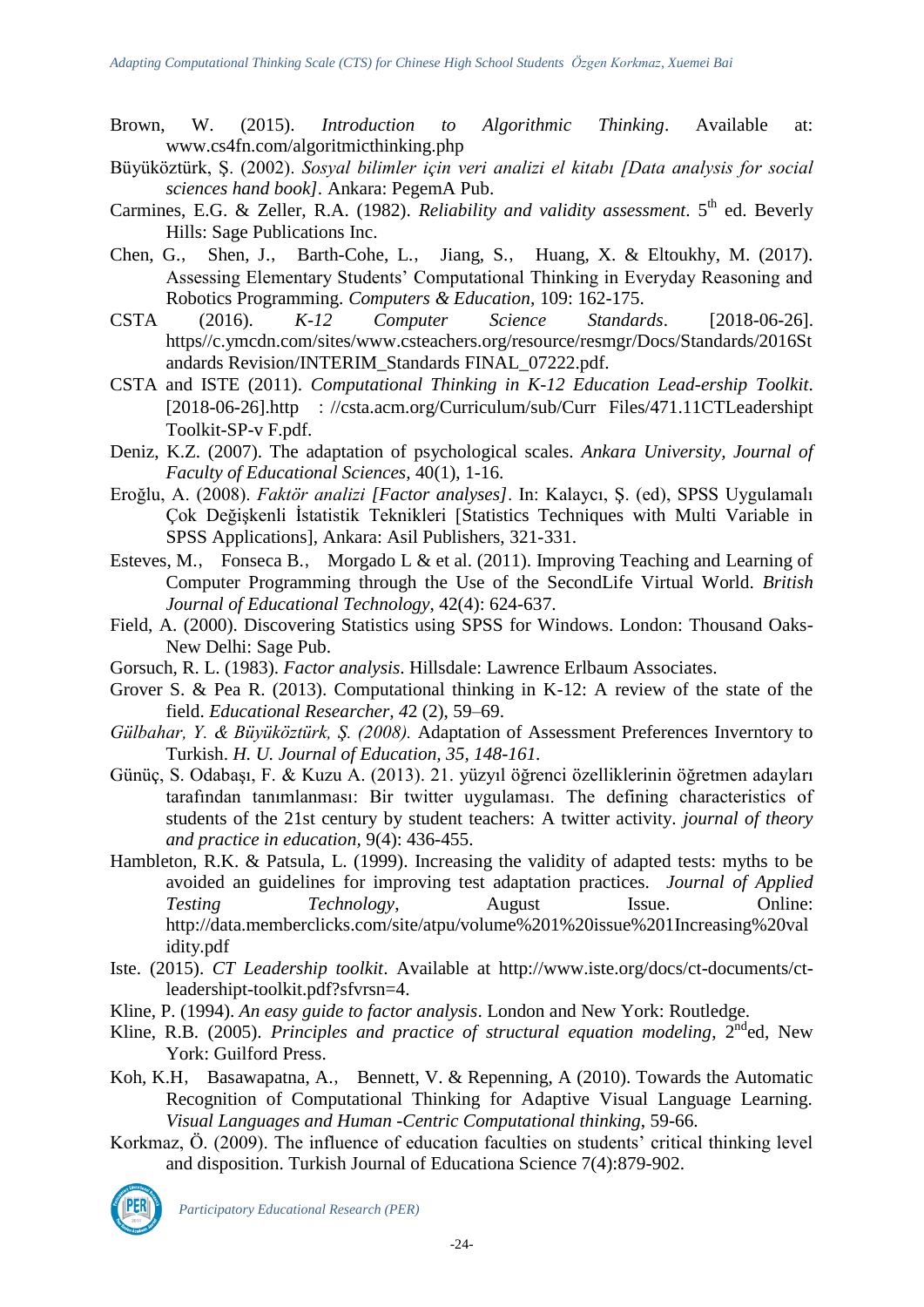- Korkmaz, Ö., Çakır, R. & Özden, M. Y. (2015). Computational thinking levels scale (CTLS) adaptation for secondary school level. *Gazi journal of education sciences*, 1(2): 67-86.
- Korkmaz, Ö., Çakır, R. & Özden, M.Y. (2017). A validity and reliability study of the Computational Thinking Scales (CTS). *Computers in Human Behaviours*. 72:558-569. (SSCI)
- Korkmaz, Ö., Çakır, R., Özden, M. Y, Oluk & A., Sarıoğlu, S. (2015). Investigation of Individuals' Computational Thinking Skills in terms of Different Variables, *Ondokuz Mayis University Journal of Faculty of Education*, 34(2): 68-87
- Lye, S. Y., & Koh, J. H. L. (2014). Review on teaching and learning of computational thinking through programming: What is next for K-12?. *Computers in Human Behavior,* 41, 51-61
- MacCallum, R.C., Browne, M.W., & Sugawara, H.M. (1996). Power analysis and determination of sample size for covariance structure modeling. *Psychological Methods,* 1, 130-149.
- Marsh, H. W., Balla, J. R. & McDonald, R. P. (1988). Goodness-of-fit indexes in confirmatory factor analysis: The effect of sample size. *Psychological Bulletin,* 103, 391-410.
- Ozden, M. Y. (2015). *Computational thinking*. [http://myozden.blogspot.com.tr/2015/06/computational-thinking-bilgisayarca.html.](http://myozden.blogspot.com.tr/2015/06/computational-thinking-bilgisayarca.html)
- Pohlmann, J.T. (2004). Use and Interpretation of Factor Analysis in The Journal of Educational Research: 1992-2002. *The Journal of Educational Research*, 98(1), 14-23
- Román -González, M., Pérez -González, J.C. & Jiménez -Fernández, C. (2016). Which Cognitive Abilities Underlie Computational Thinking? Criterion Validity of the Computational Thinking Test. *Computers in Human Behavior*, 72: 678-691.
- Russell, D. W. (2002). In search of underlying dimensions: The use (and abuse) of factor analysis. *Personality and Social Psychology Bulletin*, 28, 1629–1646.
- Scherer, R.F., Wiebe F.A., Luther, D. C. & Adams J. S. (1988). Dimensionality of coping: Factor stability using the ways of coping questionnaire, *Psychological Reports* 62(3), 763-770. PubMed PMID: 3406294.
- Şimşek, Ö.F. (2007). *Yapısal eşitlik modellemesine giriş [Introduction to structural equation modeling].* Ankara: Ekinoks Pub., 18-71.
- Soylu, Y. & Soylu, C. (2006). *The Role of Problem Solving In Mathematics Lessons For Success*. Inönü University Educational Journal, 7(11), 97-111.
- Sümer, N. (2000). Structural equation models: Basic concepts and sample applications. *Turkish Psychology Articles*, 3(6), 49-74.
- Tabachnick, B. G. & Fidell, L.S. (2001). *Using multivariate statistics* (4th edition). Boston: Allyn and Bacon.
- Tatlidil, H. (2002). *Uygulamalı çok değişkenli istatistiksel analiz [Applied multivariate statistical analysis]*, Akademi Pub, Ankara
- Voogt, J., Fisser, P., Good, J., Mishra, P., & Yadav, A. (2015). Computational thinking incompulsory education: Towards an agenda for research and practice. *Education and Information Technologies*, 20(4), 715-728.
- Wing, J. M. (2006). Computational thinking. *Communications of the ACM*, 49, 33-35.
- Yukselturk, E. & Bulut, S. (2009). Gender differences in self-regulated online learning environment. *Educational Technology & Society*, 12(3), 12–22.